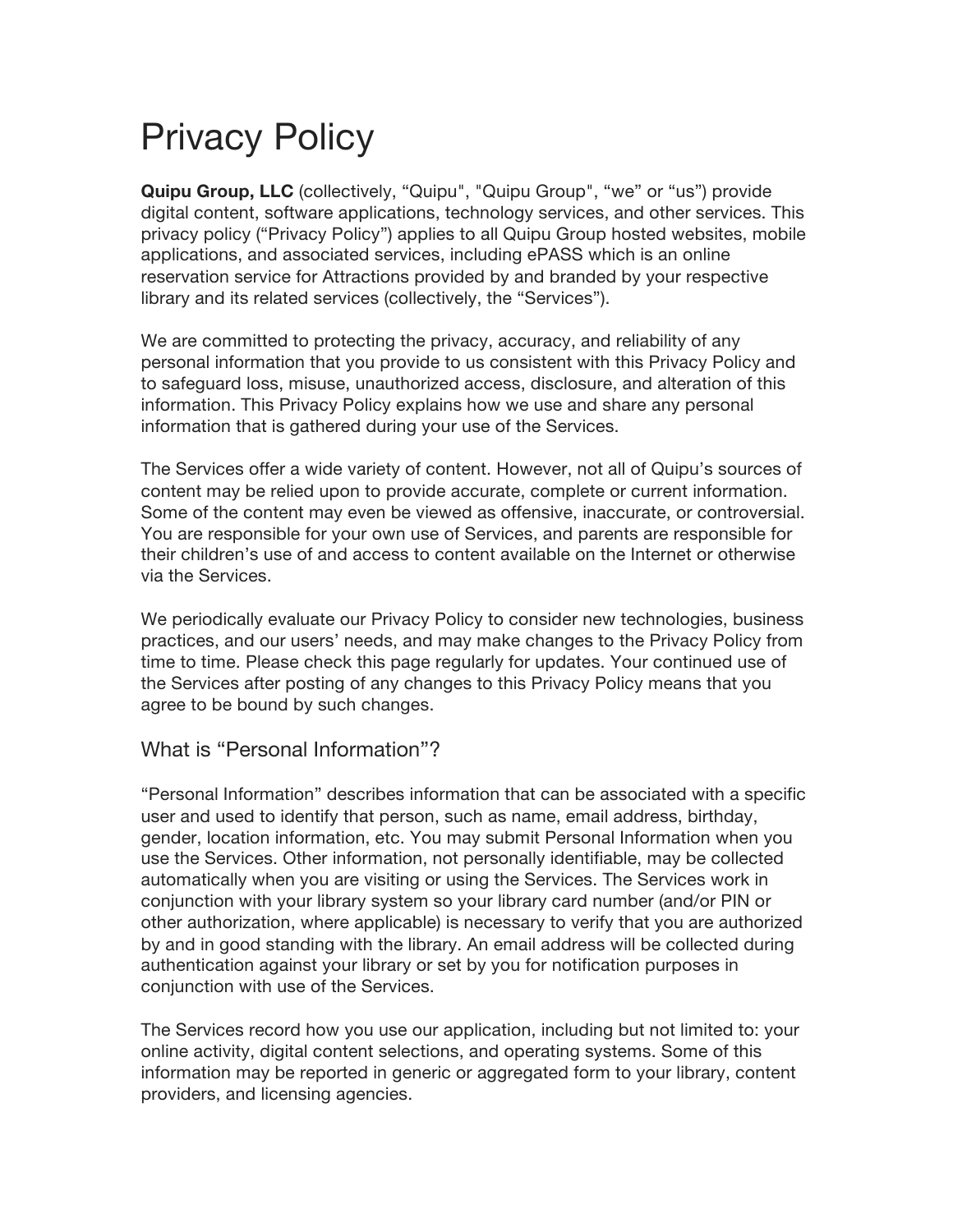# How do we use your Personal Information?

We use your library card number/username and PIN/password to authenticate you with your library's systems.

We use your collected or submitted email address for notifications in regard to the Services.

We use usage data and device and operating system identifiers to enforce our Terms and Conditions and to look for ways to improve the Services by making popular features easier to find, eliminating features that few people use, or anticipating features people may wish we had.

We may use your email address to send you notifications in regards to reservations made by you.

# How do we protect your Personal Information?

Your privacy is important to us. We have implemented measures to protect against the loss, misuse, and alteration of your Personal Information. All electronic communication between your web browser or mobile device and our servers is protected and encrypted via SSL (HTTPS). Your PIN/password is never stored in our database. We use computer safeguards such as firewalls and data encryption and physical access controls to our buildings and files. However, no computer or other safeguards can be 100% secure from malicious intrusion, hackers, or other unauthorized access. Therefore, although we use commercially reasonable efforts to comply with this Privacy Policy, we cannot guarantee error-free performance under this Privacy Policy. We will take prompt corrective action if we discover any failure to comply with this Privacy Policy. Quipu Group will not be liable for any incidental, indirect, consequential, or punitive damages or for loss of profit or opportunity, loss of use, or other financial loss arising out of or relating to this Privacy Policy.

# Do we disclose any Personal Information to third parties?

We may provide Personal Information that you provide to us, such as your library card number and the content you have selected, to the library that issued the library card that you used to create your account. We also may disclose Personal Information to trusted third parties who assist us in operating our website, conducting our business, or servicing you, so long as those parties agree to keep this information confidential. We may release your Personal Information when we believe release is appropriate to comply with the law, enforce the policies associated with our Services, or protect our or others' rights, property, or safety. Otherwise, we do not sell, trade, or otherwise transfer to third parties your Personal Information. However, generic or aggregated visitor information may be provided to third parties for marketing, advertising, or other uses.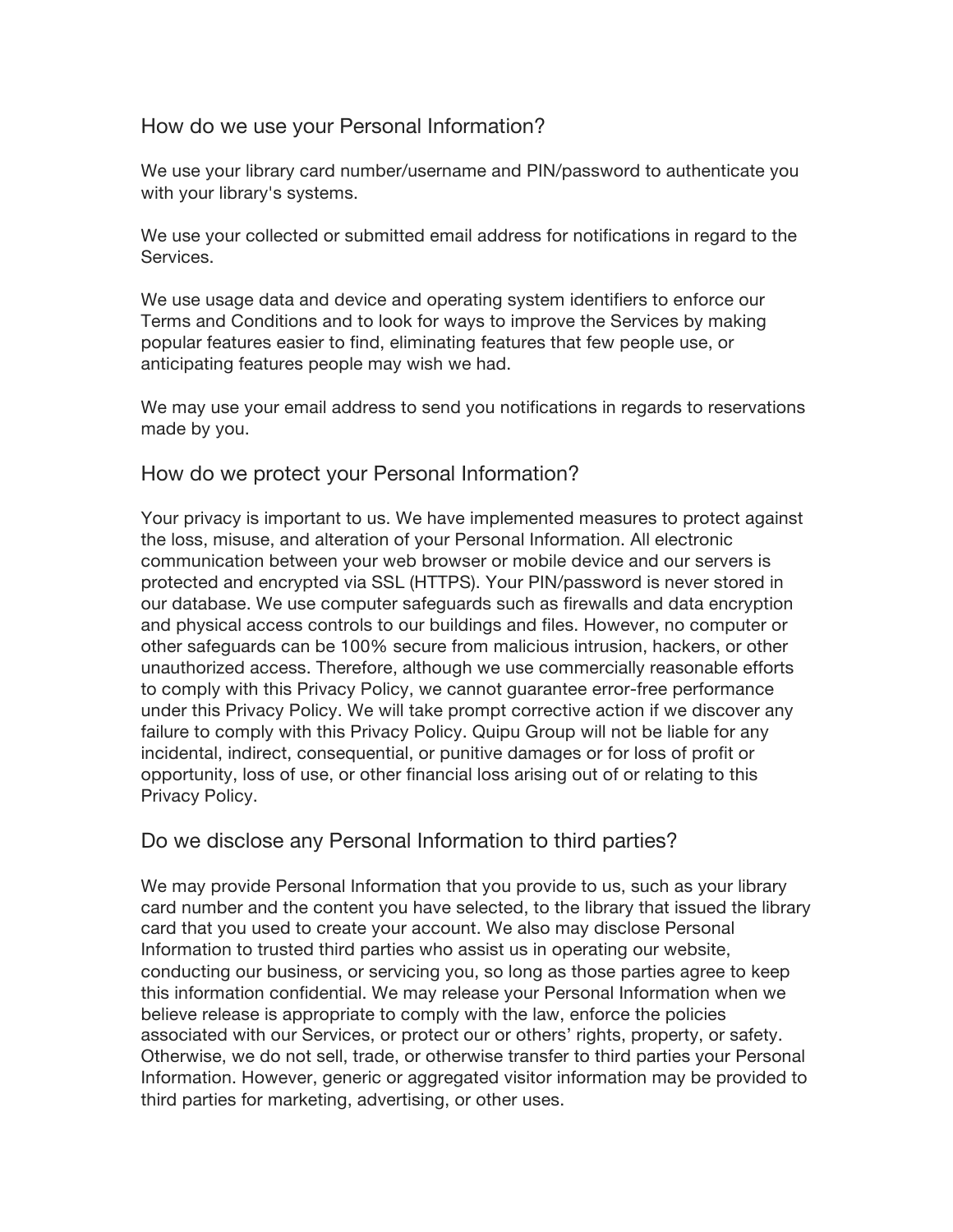# Use of cookies

We use technologies such as cookies and IP tracking to tailor our Services to our users. Cookies are small text files used to recognize a user of the Services and are written onto a user's computer or other device. Cookies also are used for, among other things, saving your login details. It is possible to set up a browser in such a way that cookies cannot be used. In doing so, however, you may not be able to use all of the Services' functionality.

# Third-party links

Occasionally, at our discretion, we may include or offer links to third-party web sites or services in connection with our Services. These third-party sites and services have separate and independent privacy policies. We therefore have no responsibility or liability for the content and activities of these linked sites or services. Nonetheless, we seek to protect the integrity of our site and welcome any feedback about these sites and services.

#### What if I share information with others while using the Services?

While using the Services, you may have opportunities to post reviews, rate digital content, and share digital content information with others in public forums and on social networking websites such as Facebook and Twitter. When you share this information, it is made public. We are not responsible for any third party's use of any information that you publicly display or disclose through our Service.

#### Online Privacy Policy Only

This Privacy Policy applies only to information collected through our Services and not to information collected offline.

#### Terms and Conditions

Please also visit our Terms and Conditions section establishing the use, disclaimers, and limitations of liability governing the use of our website and platform at https://quipugroup.com/terms.

#### Consent to Privacy Policy

By using the Services, you are consenting to and accepting the Privacy Policy.

#### Changes to our Privacy Policy

If we decide to change our Privacy Policy, we will update the effective date below.